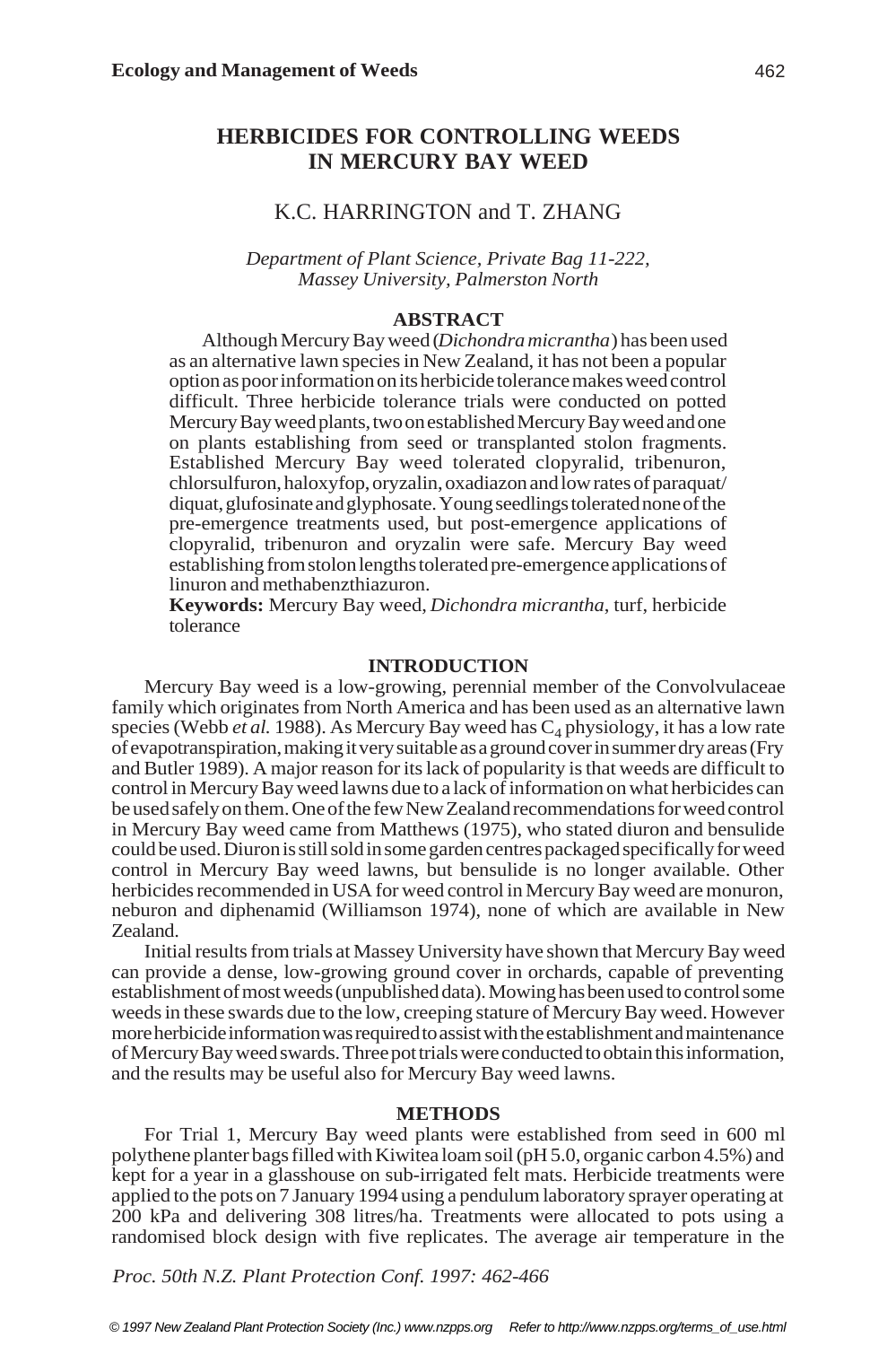glasshouse over the 7 weeks following application was 22.1°C. Plants were visually assessed and scored regularly in the weeks after application to quantify herbicide damage.

For Trial 2, the plants were established from plugs of Mercury Bay weed taken from a field plot and grown in 1.5 litre planter bags with Kiwitea loam soil. Plants were kept on sub-irrigated outdoor beds for 4 months before being sprayed with herbicide treatments as in Trial 1 on 19 February 1996. The water rate was equivalent to 250 litres/ ha, and the mean air temperature over the following 7 weeks was 15.5°C. Otherwise, the procedure was similar to Trial 1.

Trial 3 assessed the effects of herbicide treatments on establishing Mercury Bay weed plants. Seeds were sown (15 per bag) into 600 ml planter bags of soil, while lengths of Mercury Bay weed stolons were shallowly buried in other planter bags. Some of these bags were treated with pre-emergence herbicides immediately after seed sowing or stolon burial on 4 July 1996. Several post-emergence treatments were applied to other bags on 6 September 1996, by which time most seedlings were at the 2-4 leaf stage and stolons had produced an average of 11.8 leaves per pot. Plants were kept in a glasshouse heated to 20°C and sub-irrigated. Each treatment was replicated four times, except for post-emergence treatments to stolon regrowth for which there were five replicates. A randomised block design was used, and in addition to regular scoring of visual damage symptoms after application, all plants were cut off at ground level 15 weeks after treatment and the fresh weight of foliage was recorded.

# **RESULTS AND DISCUSSION**

### **Established Mercury Bay weed**

For the control of established broad-leaved weeds in an established stand of Mercury Bay weed, clopyralid (Versatill), dicamba (Banvel), tribenuron (Granstar) and chlorsulfuron (Glean) all appear to be safe herbicides to use (Tables 1 and 2). Established grass weeds could be removed safely using haloxyfop (Gallant).

| Treatment           | Rate          | <b>Weeks After Treatment</b> |     |      |     |
|---------------------|---------------|------------------------------|-----|------|-----|
|                     | (kgai/ha)     | 0.7                          | 3.5 | 7    | 14  |
| 2,4-D amine         | 1.1           | 2.6                          | 7.2 | 8.2  | 3.0 |
| amitrole            | 2.4           | 1.8                          | 8.6 | 10.0 | 9.0 |
| asulam              | 1.6           | 1.2                          | 5.2 | 8.0  | 4.6 |
| clopyralid          | 0.22          | 1.6                          | 1.6 | 2.0  | 0.6 |
| dalapon             | 5.1           | 6.2                          | 7.6 | 5.0  | 3.0 |
| diuron              | 2.4           | 1.6                          | 5.4 | 4.4  | 2.8 |
| $diuron + linuron$  | $0.74 + 1.1$  | 1.4                          | 6.4 | 3.2  | 2.2 |
| glufosinate         | 0.6           | 6.0                          | 5.0 | 1.4  | 1.4 |
| glyphosate          | 0.54          | 4.4                          | 5.8 | 2.2  | 0.2 |
| haloxyfop           | 0.25          | 1.6                          | 1.2 | 1.6  | 1.2 |
| <b>MCPA</b>         | 1.1           | 3.2                          | 7.4 | 5.8  | 1.2 |
| norflurazon         | 2.4           | 2.2                          | 6.4 | 4.8  | 2.0 |
| oryzalin            | 3.5           | 2.2                          | 1.6 | 1.4  | 0.8 |
| oxadiazon           | 1.6           | 1.4                          | 3.0 | 2.2  | 2.0 |
| oxyfluorfen         | 0.72          | 7.0                          | 6.8 | 2.0  | 0.8 |
| $paraquat + diquat$ | $0.24 + 0.12$ | 9.2                          | 2.8 | 1.6  | 0.4 |
| simazine            | 1.5           | 1.0                          | 5.6 | 4.8  | 2.6 |
| tribenuron          | 0.015         | 0.6                          | 1.0 | 1.0  | 0.8 |
| untreated           |               | 0.2                          | 0.2 | 0.8  | 0.0 |
| $LSD$ 5%            |               | 1.5                          | 1.6 | 2.4  | 3.0 |

### **TABLE 1: Scores (0 = healthy, 10 = dead) for 12-month-old potted Mercury Bay** weed plants grown in a glasshouse following treatment by herbicides.

## **TABLE 2: Scores (0 = healthy, 10 = dead) for 4-month-old potted Mercury Bay**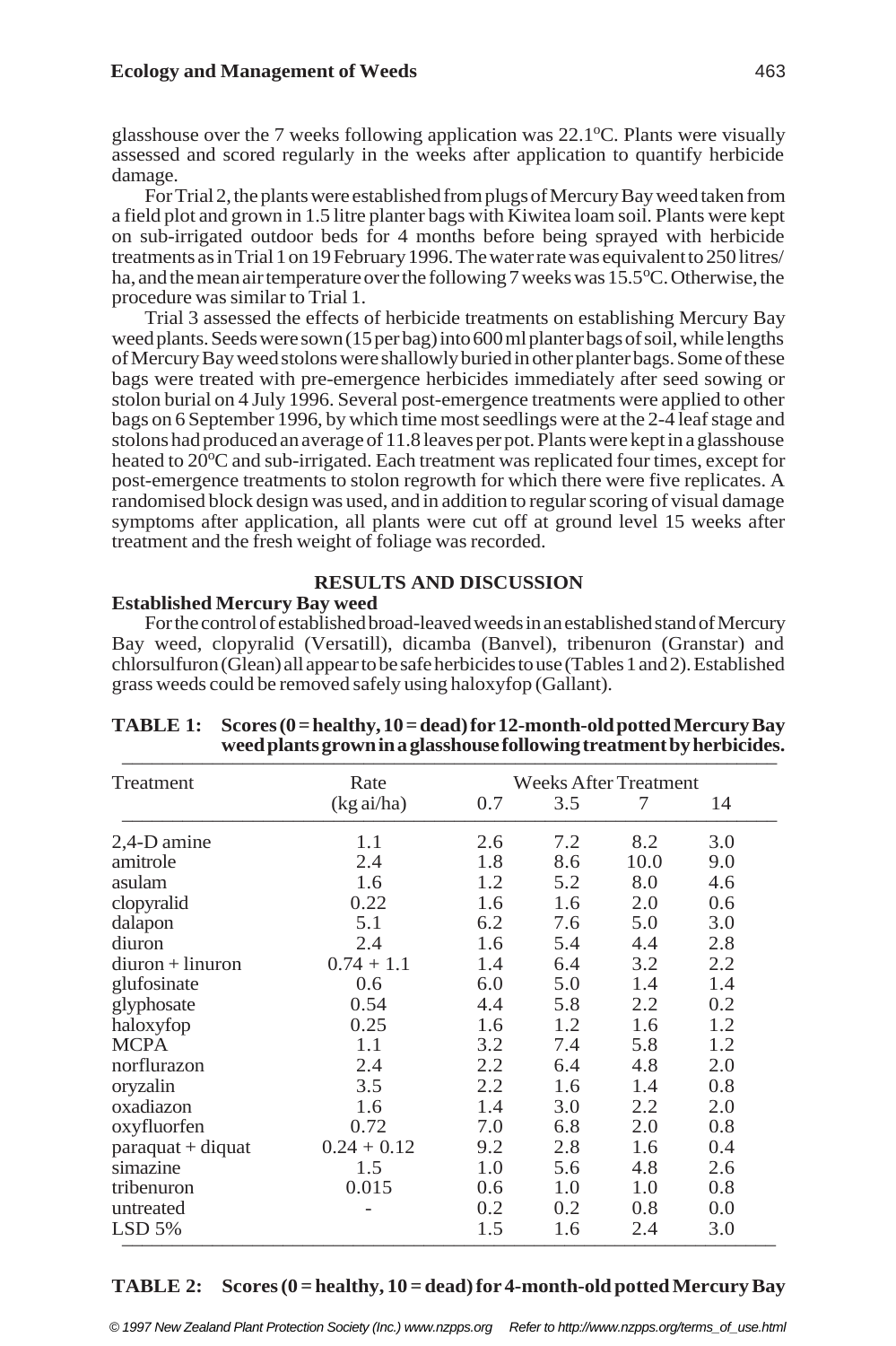| Treatment                   | Rate                 |     |     | <b>Weeks After Treatment</b> |     |  |  |  |
|-----------------------------|----------------------|-----|-----|------------------------------|-----|--|--|--|
|                             | $(kg \text{ ai/ha})$ | 1   | 3   | 5                            | 18  |  |  |  |
| chlorsulfuron               | 0.015                | 2.8 | 2.8 | 2.4                          | 2.4 |  |  |  |
| chlorsulfuron               | 0.03                 | 2.8 | 3.2 | 2.8                          | 2.6 |  |  |  |
| clopyralid                  | 0.22                 | 2.6 | 2.8 | 3.0                          | 2.4 |  |  |  |
| clopyralid                  | 0.45                 | 3.4 | 2.8 | 3.0                          | 2.8 |  |  |  |
| dicamba                     | 0.2                  | 2.6 | 2.0 | 2.8                          | 2.4 |  |  |  |
| diuron                      | 2.4                  | 3.2 | 3.0 | 2.4                          | 2.6 |  |  |  |
| diuron                      | 1.2                  | 1.6 | 2.8 | 3.2                          | 2.2 |  |  |  |
| glyphosate                  | 0.54                 | 3.6 | 2.8 | 3.0                          | 2.6 |  |  |  |
| mecoprop-P                  | 0.9                  | 2.8 | 4.2 | 5.2                          | 4.8 |  |  |  |
| oryzalin                    | 3.5                  | 2.8 | 2.8 | 3.0                          | 2.4 |  |  |  |
| oryzalin+oxadiazon          | $3.5 + 1.5$          | 3.0 | 3.4 | 3.8                          | 3.2 |  |  |  |
| oxadiazon                   | 1.5                  | 2.8 | 3.0 | 3.2                          | 2.8 |  |  |  |
| $\text{para}$ quat + diquat | $0.25 + 0.15$        | 6.8 | 5.6 | 3.0                          | 2.0 |  |  |  |
| $\text{para}$ quat + diquat | $0.50 + 0.30$        | 7.6 | 5.2 | 3.0                          | 2.6 |  |  |  |
| pendimethalin               | 1.6                  | 2.0 | 2.2 | 3.0                          | 3.4 |  |  |  |
| tribenuron                  | 0.03                 | 2.6 | 2.4 | 2.4                          | 2.6 |  |  |  |
| tribenuron                  | 0.015                | 2.8 | 2.4 | 2.8                          | 3.2 |  |  |  |
| triclopyr                   | 1.2                  | 5.6 | 7.8 | 8.2                          | 9.2 |  |  |  |
| untreated                   |                      | 2.4 | 2.4 | 2.8                          | 3.0 |  |  |  |
| $LSD$ 5%                    |                      | 1.5 | 1.4 | 1.0                          | 1.2 |  |  |  |

weed plants grown outdoors following treatment by herbicides.

Mercury Bay weed grows in waste areas and lawns as a minor weed species, and it is often observed to regrow following weed control attempts with broad-spectrum herbicides. This tolerance was observed in Trials 1 and 2 where Mercury Bay weed quickly regrew following initial damage from low rates of a paraquat/diquat mixture (Preeglone), glyphosate (Roundup) and glufosinate (Buster). Thus weeds not controlled by the selective herbicides listed above could be sprayed with one of these more broadspectrum herbicides.

Diuron (Dichondra Clean) is a residual herbicide already used to prevent new weeds from establishing in Mercury Bay weed swards for several months, and which offers some knock-down activity on existing weeds. Other residual herbicides that appear to be safe in this role for established Mercury Bay weed are oxadiazon (Foresite), oryzalin (Surflan Flo) and pendimethalin (Stomp 330E). Note that diuron (Karmex) caused significant damage initially in Trial 1, though this did not occur in Trial 2. Likewise, we have found diuron to have variable selectivity in our field plots, so oxadiazon, oryzalin and pendimethalin may offer more reliable selectivity.

Herbicides which appeared to be too damaging at the rates used in Trials 1 and 2 were triclopyr (Grazon), amitrole (Amitrole ATA), asulam (Asulox), dalapon (Icipon), 2,4-D (2,4-D Amine), MCPA (IWD MCPA), mecoprop-P (Duplosan KV), oxyfluorfen (Goal), the diuron/linuron mixture (Cohort), norflurazon (Solicam) and simazine (Gesatop). Note however, that amitrole and triclopyr were the only two treatments from which the Mercury Bay weed did not recover well, and even with amitrole there were plants in Trial 1 which were fully necrotic after 7 weeks which then began recovering. Therefore some of the harmful herbicides may be useful at lower rates or if initial damage is acceptable.

### **Establishing Mercury Bay weed**

The usual recommendation for home gardeners wishing to establish Mercury Bay weed lawns is to transplant plugs of established Mercury Bay weed (Williamson 1974). The herbicides discussed above could probably be used in such situations. However, establishment of Mercury Bay weed over larger areas may be more feasible by sowing seed or perhaps transplanting stolon fragments. Herbicides that could be applied as preemergence treatments or as early post-emergence applications would assist with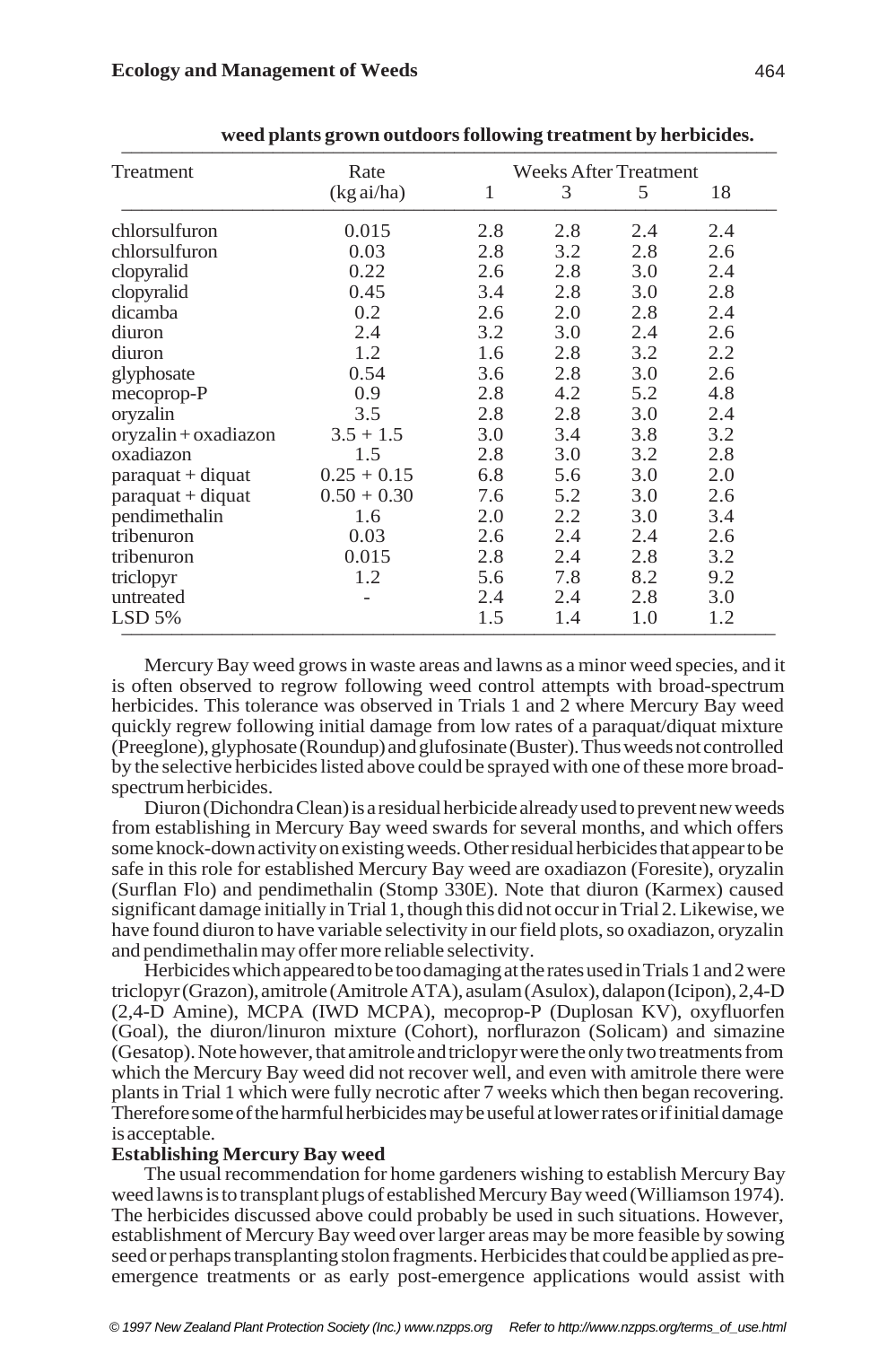establishment of such swards, especially since sowing rates of seeds would need to be low because of the high cost of seed.

There was poor establishment of seedlings in Trial 3, possibly caused by poor seed vigour, irrigation problems or because day-length requirements for germination of this  $C_4$  species were not met in mid-winter. Some seedlings germinated after the 11 week scoring, giving fresh weight data at 15 weeks after treatment for pots devoid of seedlings earlier. Thus scores for untreated pots were fairly high to reflect poor establishment, but not as high as with treated pots where chlorosis and stunting caused by herbicides was clearly evident. Despite these problems, results strongly suggested that none of the preemergence treatments were satisfactory for use with germinating Mercury Bay weed seedlings (Table 3). However the Mercury Bay weed establishing from stolon lengths appeared less affected by the pre-emergence treatments, with linuron (Linuron 50) and methabenzthiazuron (Tribunil) being particularly safe despite initial slight damage.

| following pre-emergence herbicide treatments. |           |           |       |                                          |                  |       |                    |  |
|-----------------------------------------------|-----------|-----------|-------|------------------------------------------|------------------|-------|--------------------|--|
| Treatment                                     | Rate      | Seedlings |       |                                          | Stolon fragments |       |                    |  |
|                                               | (kgai/ha) | Score     | Score | FW<br>$6$ WAT <sup>1</sup> 11 WAT 15 WAT | Score<br>6 WAT   | Score | FW<br>11WAT 15 WAT |  |
| chlorpropham                                  | 2.4       | 6.4       | 9.6   | 0.00                                     | 6.2              | 8.8   | 0.57               |  |
| linuron<br>methabenz-                         | 1.0       | 10.0      | 10.0  | 0.03                                     | 4.4              | 2.4   | 3.80               |  |
| thiazuron                                     | 1.1       | 9.4       | 7.8   | 0.3                                      | 4.6              | 3.2   | 3.16               |  |
| oryzalin                                      | 1.5       | 8.6       | 7.6   | 0.66                                     | 5.8              | 4.8   | 1.47               |  |
| oxadiazon                                     | 1.6       | 8.2       | 8.2   | 0.24                                     | 9.0              | 9.0   | 0.39               |  |
| pendimethalin                                 | 1.0       | 7.2       | 7.8   | 0.17                                     | 8.0              | 7.0   | 1.54               |  |
| untreated                                     |           | 5.0       | 4.4   | 1.97                                     | 2.2              | 1.2   | 3.51               |  |
| $LSD$ 5%                                      |           | 3.3       | 4.1   | 1.21                                     | 3.5              | 3.8   | 2.07               |  |

| <b>TABLE 3:</b> Scores $(0 = \text{healthv}, 10 = \text{dead})$ and fresh weight $(FW)$ of foliage |  |  |  |  |  |  |  |
|----------------------------------------------------------------------------------------------------|--|--|--|--|--|--|--|
| (g/plant) of Mercury Bay weed seedlings and stolon regrowth                                        |  |  |  |  |  |  |  |
| following pre-emergence herbicide treatments.                                                      |  |  |  |  |  |  |  |

 $1$  WAT = weeks after treatment

**TABLE 4: Scores (0 = healthy, 10 = dead) and fresh weight (FW) of foliage (g/plant) of Mercury Bay weed seedlings and stolon regrowth following post-emergence herbicide treatments applied 2 months** after planting.

| Treatment             | Rate                 | Seedlings      |       |                     | Stolon regrowth |                        |      |
|-----------------------|----------------------|----------------|-------|---------------------|-----------------|------------------------|------|
|                       | $(kg \text{ ai/ha})$ | Score<br>5 WAT | Score | FW<br>10 WAT 15 WAT | Score<br>5 WAT  | Score<br>10 WAT 15 WAT | FW   |
| chlorpropham          | 2.4                  | 5.3            | 2.0   | 5.30                | 4.6             | 1.6                    | 5.06 |
| clopyralid            | 0.15                 | 0.8            | 0.3   | 8.04                | 1.4             | 1.0                    | 6.28 |
| clopyralid            | 0.3                  | 0.5            | 0.0   | 6.86                | 1.4             | 1.6                    | 5.67 |
| linuron<br>methabenz- | 1.0                  | 8.3            | 6.0   | 3.07                | 6.8             | 3.6                    | 4.45 |
| thiazuron             | 1.1                  | 8.3            | 5.3   | 3.40                | 6.2             | 1.0                    | 6.37 |
| oryzalin              | 1.5                  | 1.0            | 0.3   | 7.01                | 1.8             | 1.6                    | 7.05 |
| oxadiazon             | 1.6                  | 6.5            | 5.0   | 4.70                | 5.2             | 3.6                    | 4.59 |
| pendimethalin         | 1.0                  | 5.0            | 2.8   | 5.34                | 4.2             | 2.2                    | 5.28 |
| tribenuron            | 0.011                | 1.8            | 0.8   | 6.56                | 1.8             | 1.4                    | 6.41 |
| tribenuron            | 0.022                | 2.5            | 1.0   | 7.69                | 2.2             | 1.4                    | 4.80 |
| untreated             |                      | 0.8            | 0.5   | 8.53                | 2.0             | 1.6                    | 6.46 |
| $LSD$ 5%              |                      | 2.1            | 3.4   | 3.31                | 1.4             | 1.8                    | 2.03 |

The establishing Mercury Bay weed was more tolerant of the post-emergence treatments applied 2 months after planting the seeds or stolon fragments (Table 4). *© 1997 New Zealand Plant Protection Society (Inc.) www.nzpps.org Refer to http://www.nzpps.org/terms\_of\_use.html*